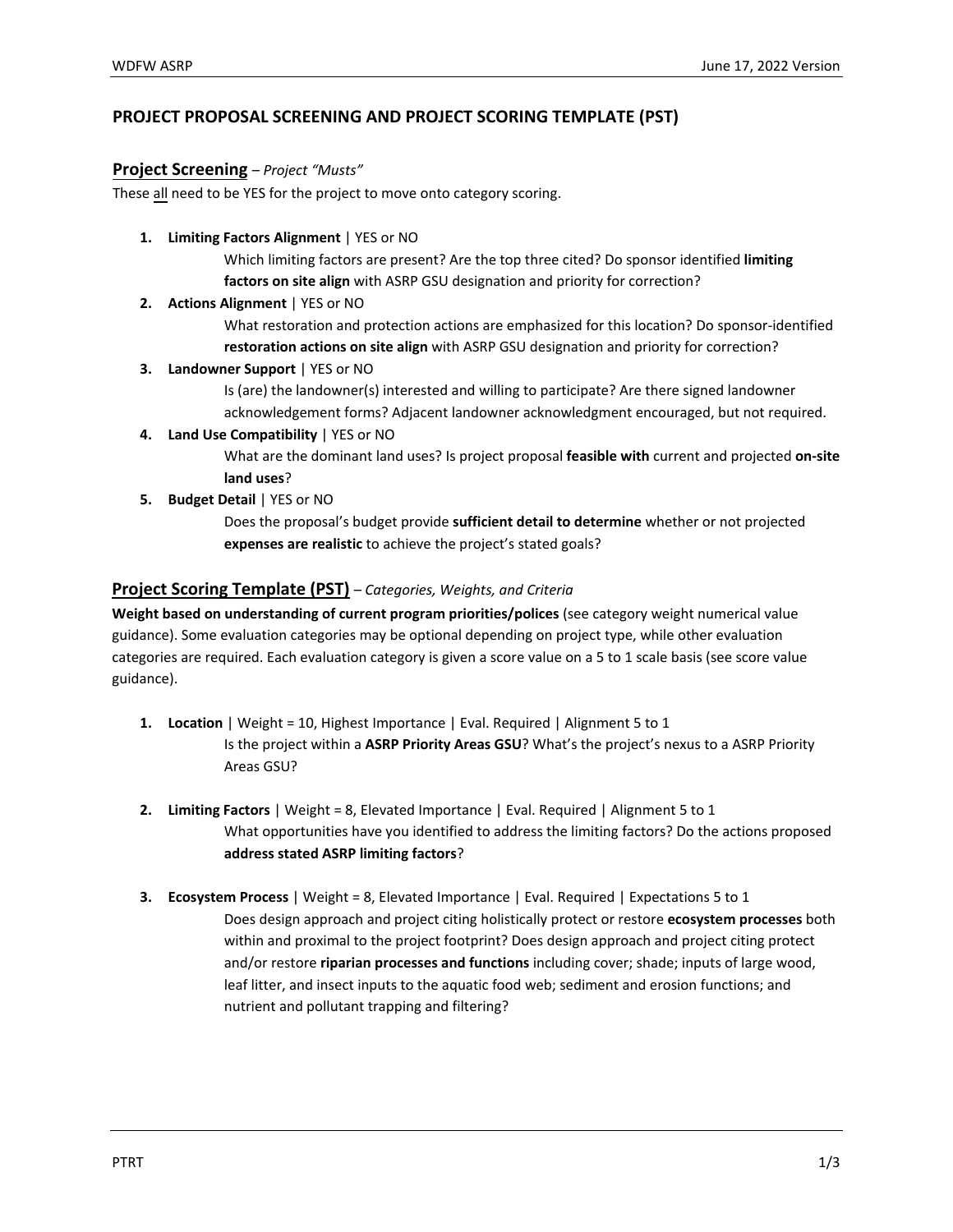- **4. Physical Process** | Weight = 8, Elevated Importance | Eval. Required | Expectations 5 to 1 Does design approach and project citing protect and/or restore **natural physical riverine processes** including channel migration, sediment and wood transport, etc.? Does the design approach and project citing protect and/or restore **floodplain processes and functions** including connectivity, hyporheic exchange, etc.?
- **5. Aquatic Habitat Enhancement** | Weight = 2, Lower Importance | Eval. Optional | Expectations 5 to 1 Would the project significantly increase quality of and access to **instream habitat for aquatic species** (including habitat needs for migration, reproduction, rearing and feeding, and overwintering habitats)?
- **6. Aquatic Habitat Protection** | Weight = 5, Normal Importance | Eval. Optional | Expectations 5 to 1 Does the project **protect** and enhance existing functioning **core habitats** for species across their life history trajectories? This includes acquisitions, easements, and project agreements. Consider Extent, Duration, and Location scoring guidance below.

#### **Extent**

5 **Greatly Exceeds** –Way beyond the regulations for site control. Converts the whole CMZ to protected areas.

4 **Exceeds** – Moves above the current regulations and protects all the modern valley bottom, but less than the CMZ.

3 **Meets** – Fits within the current state regulations; no exceptions to the regulations are needed. Some compromise on protection of the modern valley bottom (e.g., variable widths). But much more than the site potential tree height everywhere.

2 **Somewhat Meets** – Only protection on one side of the river. Sacrifices on the regulations (i.e., grandfathering in structures or practices). Less than all the modern valley bottom protected (e.g., less than ½ the width). Buffer on par with the site potential tree height at a minimum for smaller channels.

1 **Does Not Meet** – Buffer width less than the annual channel migration rate or way less than the site potential tree height.

### **Duration**

5 **Greatly Exceeds** – Acquisition by Land Trust or similar with no chance of development ever.

4 **Exceeds** – Combination of in perpetuity easement or acquisition.

3 **Meets** – In perpetuity easement or a long-term easement in a very good location. Low chance of development conversion in long term.

2 **Somewhat Meets** – Long-term easement (e.g., 25-year or 50-year).

1 **Does Not Meet** – LOA only, not really a long-term property protection approach.

**Location**

5 **Greatly Exceeds** – Big river or high-priority near-term area.

4 **Exceeds** – More important than most areas for protection. In near- or mid-term priority areas.

3 **Meets** – In a near-, mid-, or long-term priority area.

2 **Somewhat Meets** – On a creek/river in the Chehalis Basin.

1 **Does Not Meet** – Not along a waterway or covering a wetland.